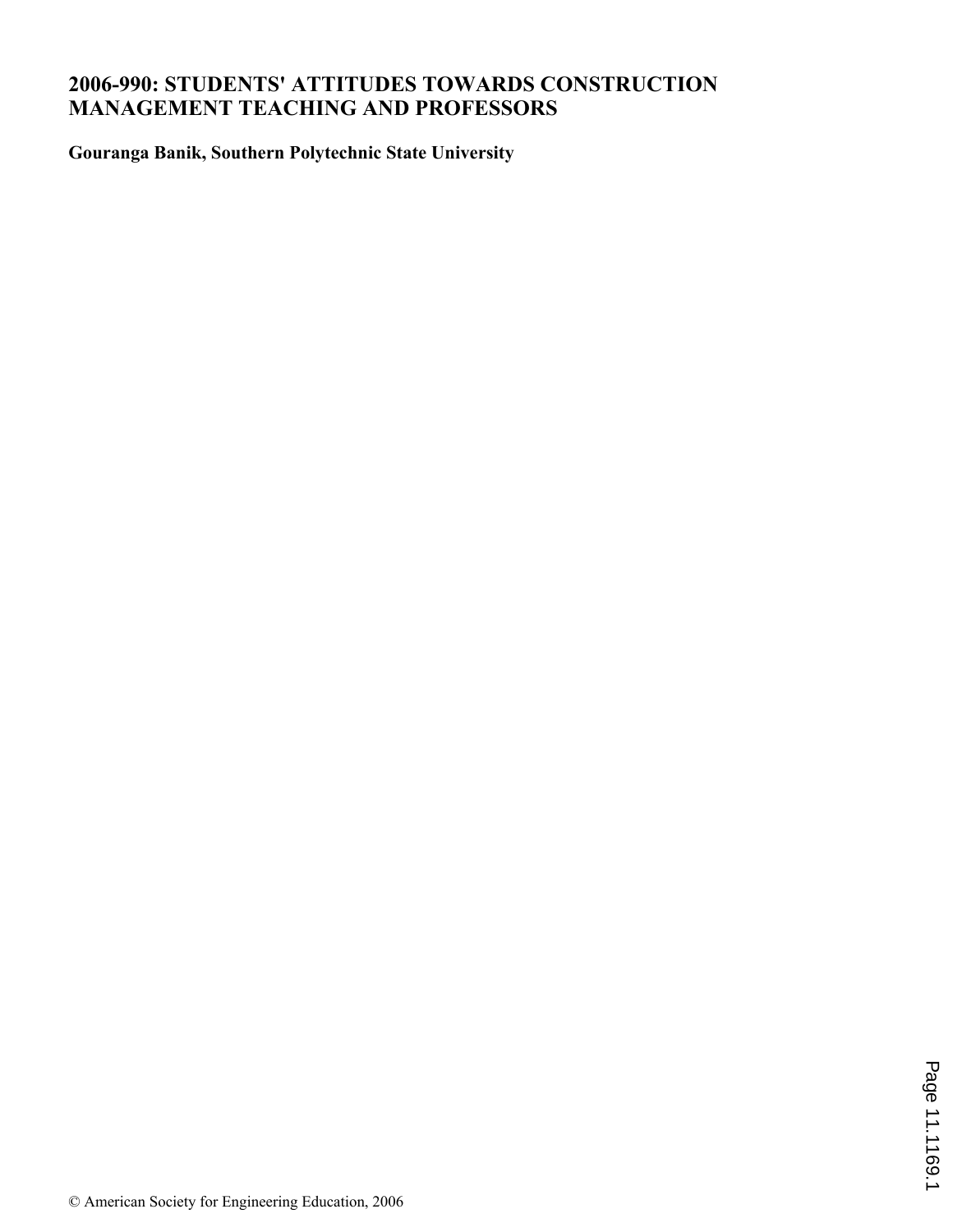# Students' Attitudes towards Construction Management Teaching and Professors

#### Gouranga C. Banik, Ph.D., P.E.

Associate Professor School of Architecture, Civil Engineering Technology & Construction Southern Polytechnic State University Marietta, GA 30060

#### Abstract

Student evaluation of faculty has perhaps the most important prevalent mechanism to examine the quality of teaching and effectiveness of professors. A research study was conducted in SPSU Construction Department to examine the teaching effectiveness. The spatial transferability of the faculty evaluation mechanisms, without regard to spatial socio-cultural differences, is discussed in this study based on the collected data and following a thorough literature review. It was found that the ratings of a large percentage of construction students were positively influenced when their exam grades were inflated; the entire course material was not covered during the semester; a project was not assigned to the course; and students were allowed to arrive late as well as absent from class from time to time. On the other hand, it was found that the evaluation of a large majority of students was influenced positively when lecture materials are tied to real-life problems; lectures were delivered in a clear and understandable manner; the faculty was fair in grading, punctual and efficient in the use of class times.

Key Words: Teaching Effectiveness, Students, Professors, Construction

#### Introduction

Finding an appropriate mechanism to evaluate teaching and its effectiveness has always been, and continues to remain, a difficult task. In a national study that tracked the use of student evaluations of faculty in 600 colleges between 1973 and 1993, the use of student evaluation increased from 20% to 86% (Seldin, P. 1993). Student evaluation of faculty has become the most prevalent mechanism to examine the quality and effectiveness of teaching (Lindenlaub, J and Oreovics, F., 1982; Haskell, R. 1988).

The philosophy behind the student evaluation of faculty is based on the following assumptions (OIT, 1999)

- Students have the responsibility of maintaining maturity and objectivity
- Faculty have the responsibility of seriously considering student input and implementing change as appropriate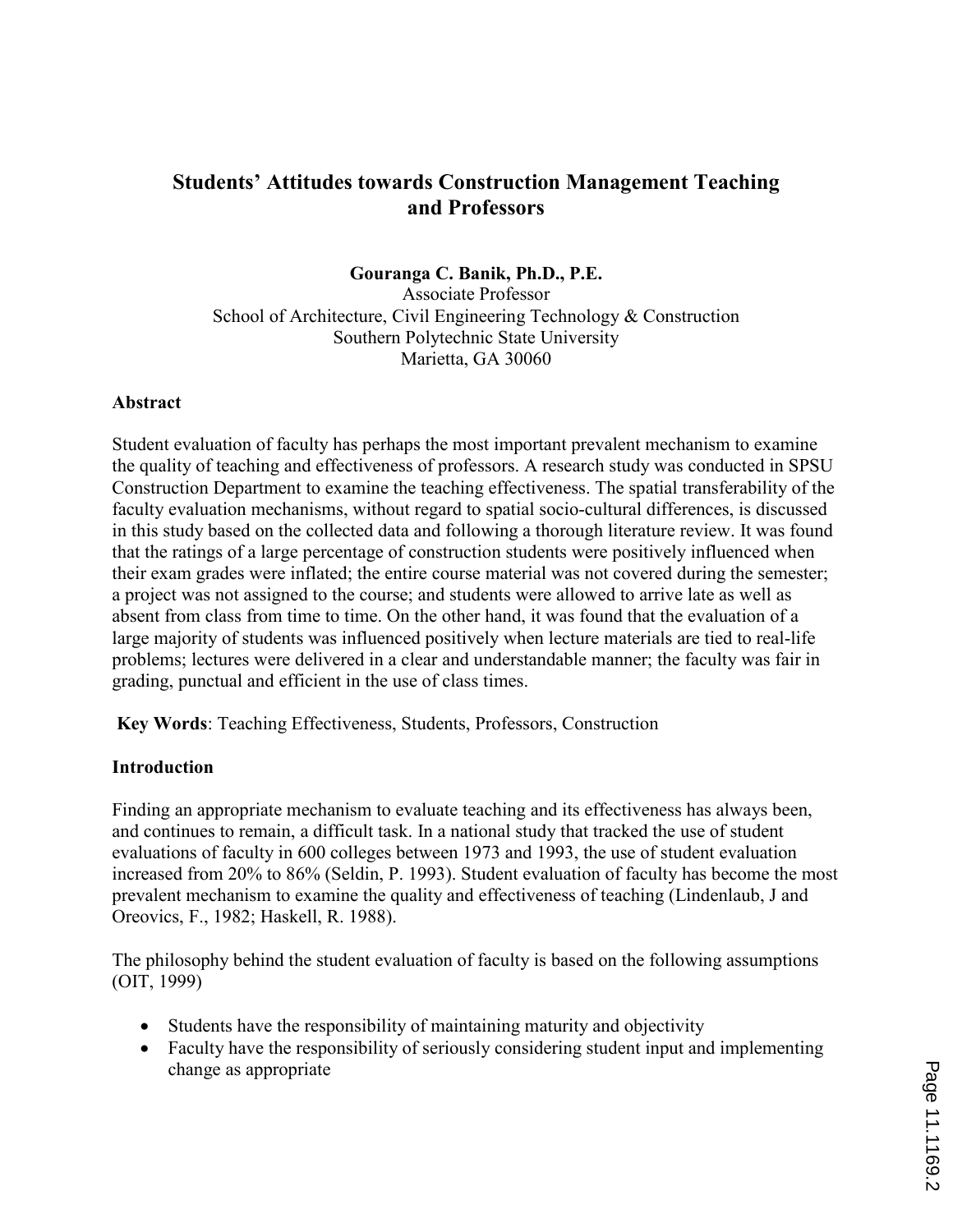• Administration recognize that such evaluations are useful as only one measure (not all) of teaching performance

Student evaluation of faculty is generally used to (McKeachie, W. 1996):

- Determine if instructional objectives are met effectively
- Identify effective and ineffective teaching practices for the purpose of awarding tenure and promotions
- Provide the feedback necessary for the improvement of teaching effectiveness

Many researches have been conducted to find the validity of students' ratings towards the teachings. Findings of these studies provide support for a number of conclusions about student evaluations (March 1984):

- Students' judgments correlate positively with those of faculty peers, administrators, alumni and trained external observers
- Students overall ratings of course quality and teaching effectiveness positively correlates with their learning in the course
- Students' years of college experience does not have a significant effect on their assessment of teaching effectiveness.

However, despite its widespread use and research support worldwide (Griffin 2004; Goldman 1993), student evaluation of faculty is viewed by many faculties as an infringement of academic freedom such as

- Is prime-facie evidence of administrative intrusion into the classroom
- Are often used as an instrument of intimidation forcing conformity to politically correct standards
- Create pressure for a self-policed lowered teaching standards and grading leniency
- Are responsible for a considerable amount of grade discrepancy and inflation
- Are misused for promotions, salary raises or continued employment
- Have the potential for manipulating the behavior of faculty
- Contrary to their original intent of improving teaching, do not eliminate poor or below average faculty but instead increases poor teaching practices
- Illustrate a mercantile philosophy of consumerism in class rooms which erodes academic standards
- Lead to inappropriate dismissal of faculty
- Constitute a threat to academic freedom

## Limitations of Evaluation Systems

Students' interests and attitudes towards learning and higher education in general, are influenced by their socio-economic, cultural background and their age, maturity and experience of real life problems. Southern Polytechnic State University is a technical institution with both traditional and non traditional students. Frequently, it has been seen that students with higher than 10 years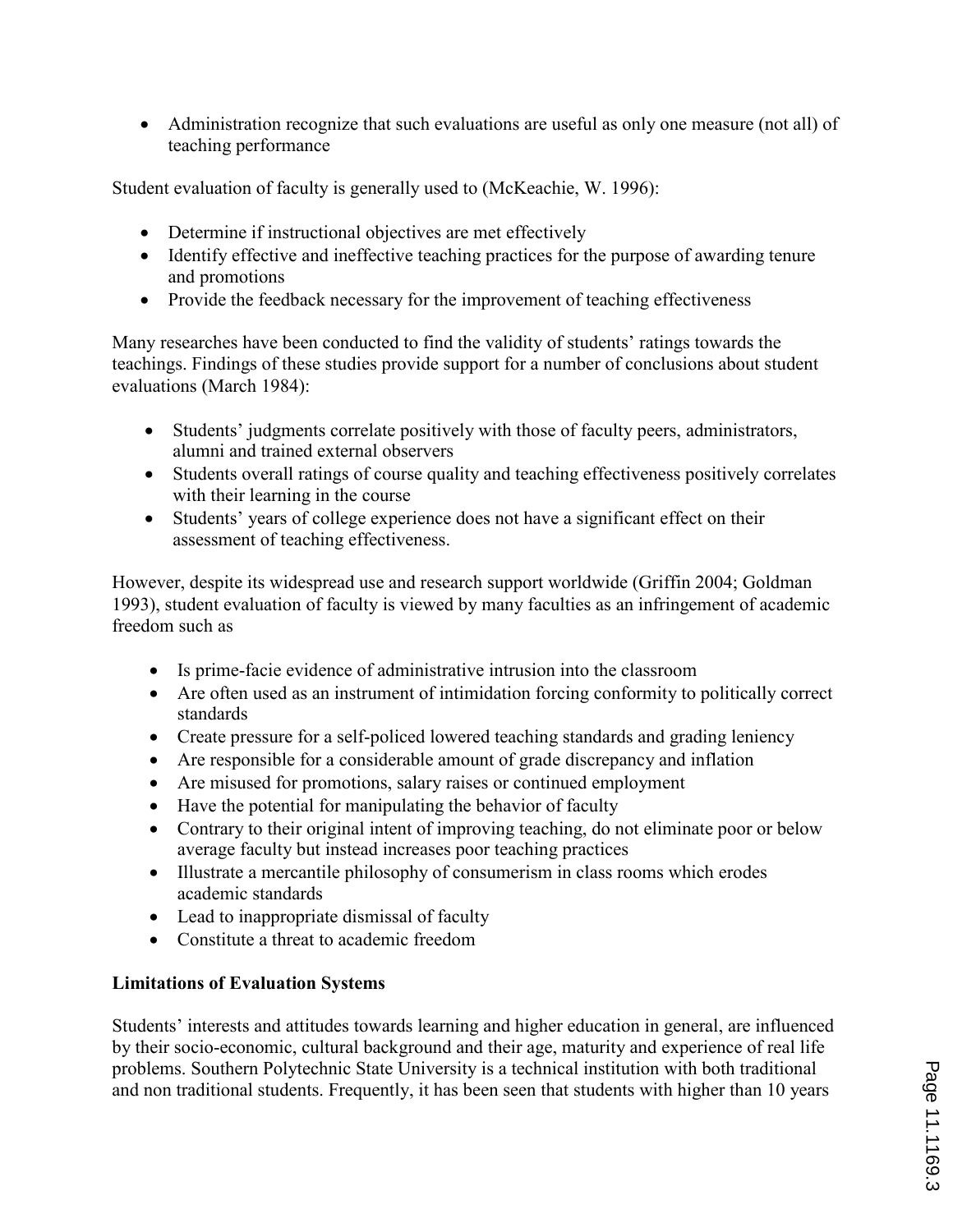working experience are in the construction class for their graduation. The greatest challenge for the faculties is to find the mechanism to keep the students interested in the construction discipline. Effective communication, explain real world problems, stimulating student interest, and rapport building skills on the part of faculty are believed to be essential for keeping them in the class and complete their education.

Numerous institutions of higher education around the globe use student ratings to evaluate faculty performance and effective teaching. Developing an effective faculty evaluation system based on specific goals and objectives of the institution as well as socio-economic-cultural background of the student where the institution is located, what is the purpose of that institution and so on is important instead of borrowing common evaluation tool which was developed for other specific purposes. But developing an effective faculty evaluation system is a comprehensive process incorporating both cognitive (changing ideas), and normative reeducative, which would also address changing values and attitudes for specific location (Cashin, 1996). Transferred evaluation form (without modification) may not produce intended desired results when applied in a new institution.

# Methodology

The school of Architecture, Civil Engineering & Construction at SPSU includes three departments and has an undergraduate student enrollment of about 1100. This specific study is conducted in Construction Management program of about 350 undergraduate students. A simple, yet structured questionnaire was designed to collect information for the analysis. The developed and pre-tested/modified questionnaire contained six student-related socio-academic questions; fifteen faculty teaching and performance related questions, and a final question seeking students' opinion on the three most important characteristics of outstanding faculty. A team of graduate student assistants were trained to perform the task of person-interview survey. Out of 350 students, 133 completed questionnaires were obtained and were processed for the analysis.

## Data Analysis and Results

## Student Traits

The study sample included 7 freshmen, 24 sophomores, 47 junior and the rest are seniors. On the average, a sample student has been enrolled in college for 2.8 years. The mean GPA for the freshmen was 2.8, sophomore 3.1 junior 3.3 and senior 3.05. Among the respondents, 27 students were female and the rest were male. Fro the Table 1, it is evident that majority of the students were in the university for a shorter period of time. It can be explained because many of the students were transferred students from other institutions and/or community colleges.

| TWOIC, I TOMM THEIRDEL OF TEMPLE MIC CHITERISM |          |           |     |          |     |  |  |  |  |
|------------------------------------------------|----------|-----------|-----|----------|-----|--|--|--|--|
| Years                                          | .        | 1 – 4     | د-∠ | 4– ^     | 4-1 |  |  |  |  |
| Number of                                      | ◝∸<br>ັ່ | ን ሰ<br>3U | 30  | ററ<br>∠∪ |     |  |  |  |  |
| Students                                       |          |           |     |          |     |  |  |  |  |

#### Table: 1 Total Number of Years in the University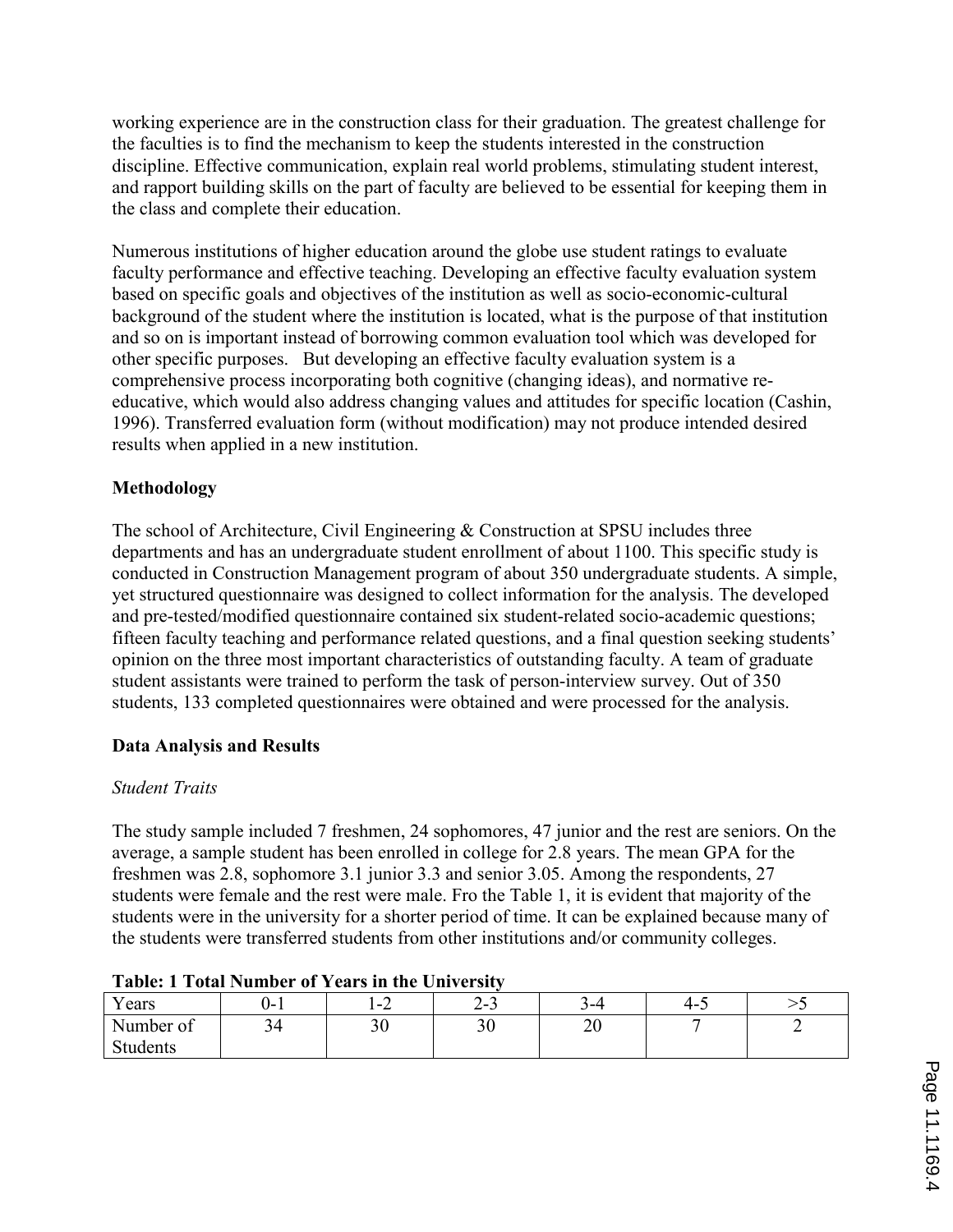|           |     | -                                  |         |     |           |
|-----------|-----|------------------------------------|---------|-----|-----------|
| ears      | J-  | $\sim$<br>$\overline{\phantom{a}}$ | ⌒<br>-4 | 4-0 |           |
| Number of | . . | ◡                                  | ر_      | . . | n r<br>υU |
| Students  |     |                                    |         |     |           |

#### Table 2: Number of Years Working Experience (any field)

#### Table 3: Current overall GPA

| Years           | $\cap$<br>2-2.J | $2.5 - 3.0$ | $3.0 - 3.5$ | $5 - 4.1$ |
|-----------------|-----------------|-------------|-------------|-----------|
| Number of       | -               |             |             |           |
| <b>Students</b> |                 |             |             |           |

From the Table 3, it is found that out of respondent students, about 18% of students have GPA more than 3.5 and 30% students have GPA between 3 to 3.5. A significant number of students (41%) have GPA between 2.5 to 3.0.

## Student Responses

A category analysis was performed on the data to examine the sample students' responses to the survey questions. The seventeen teaching academic performance and behavioral questions began with the following statement. I usually evaluate a faculty very positively, if:

# Q1. My exams' grades are higher than I really deserve

 The five categories response option for question 1-5 are presented in Table 4. Sixty five students out of 128 students (50.8%) responded either no or not at all to the stated question. However, 28 students (21.8%) responded that their exam grades are higher than they deserve. This finding favors the view of grade inflation to some extent. It meant that probably some faculty provide a grade higher than student deserve.

## Q2. Course materials are not fully covered

75 students (60% of respondents) disagreed with the stated question. No student mentioned that course materials are not fully covered. About 18% respondents thought that course materials are not covered in full. The findings support the view of that faculty who believe that the student evaluation of faculty encourages a mercantile philosophy of consumerism in academic institutions.

## Q3. No project is given in the course

57 out of 127 (44.5%) students indicated that project is given in the class although it does depend on the nature and grade of class. 21 (16.5%) students did answer in the negative way probably because those classes are not suitable for project. The responses indicated that student evaluations are affected if project is given or not given in the class.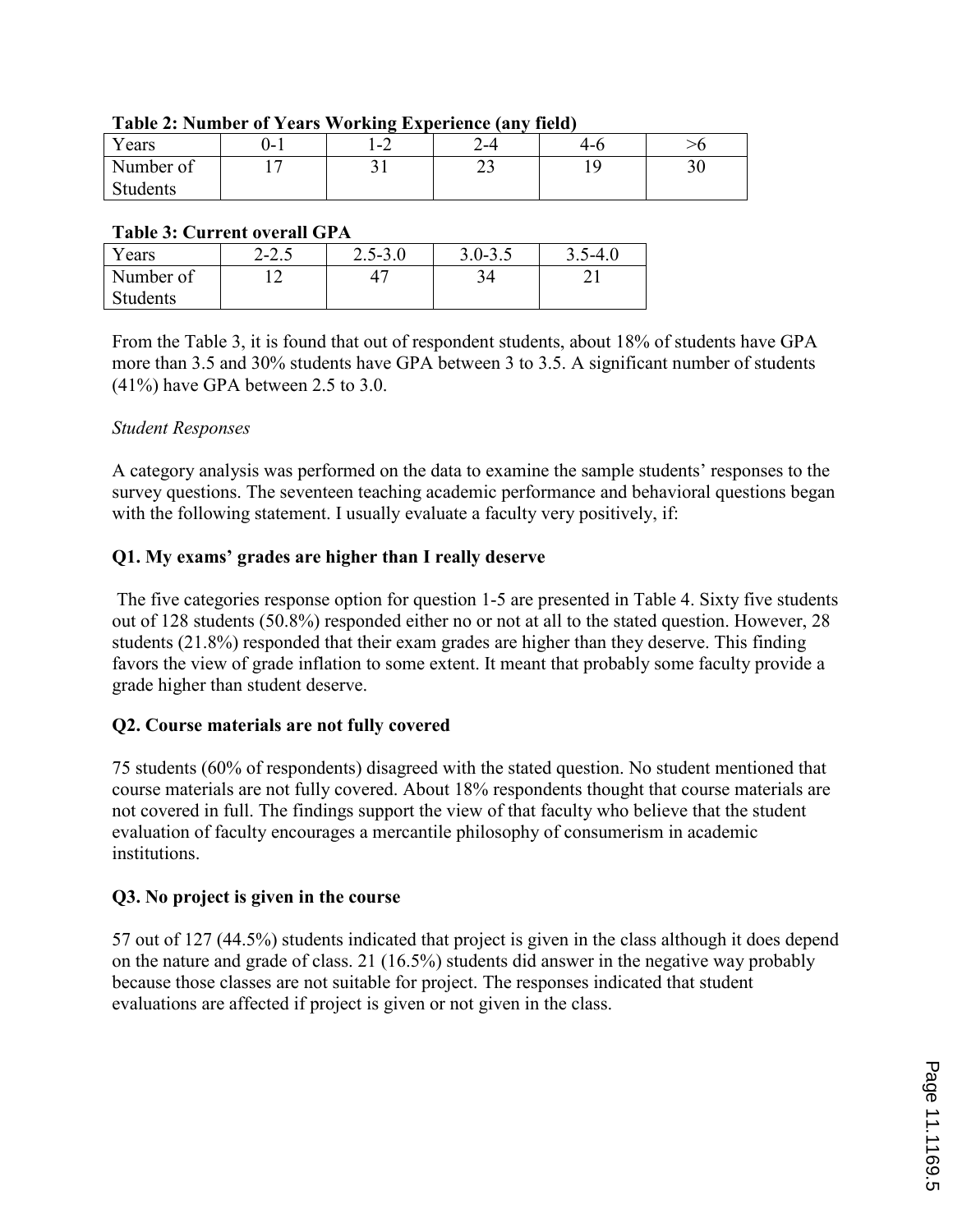| S#             | <b>Variable Question</b>                                                 | <b>Definitely</b> | Yes | <b>To Some Extent</b> | N <sub>0</sub> | Not at all     | <b>Total</b> |
|----------------|--------------------------------------------------------------------------|-------------------|-----|-----------------------|----------------|----------------|--------------|
|                | My exam grades are higher than I really                                  | 5                 | 23  | 35                    | 31             | 34             | 128          |
| Q1             | deserve.                                                                 |                   |     |                       |                |                |              |
|                |                                                                          | $\theta$          | 23  | 30                    | 37             | 38             | 128          |
| Q2             | Course materials are not fully covered.                                  |                   |     |                       |                |                |              |
| Q <sub>3</sub> | No project is given in this course.                                      | $\overline{4}$    | 17  | 49                    | 18             | 39             | 127          |
| Q4             | Lecture materials and assignments are tied<br>to real-life applications. | 58                | 51  | 10                    | 2              | $\overline{2}$ | 123          |
| Q <sub>5</sub> | She/He is fair and just in grading.                                      | 57                | 39  | 26                    | 3              | 2              | 127          |
|                |                                                                          | 7                 | 25  | 40                    | 34             | 18             | 124          |
| Q <sub>6</sub> | Students are allowed to arrive late to class.                            |                   |     |                       |                |                |              |
|                | Students are not prohibited from talking to                              | 5                 | 23  | 32                    | 38             | 29             | 127          |
| Q7             | each other during lectures.                                              |                   |     |                       |                |                |              |
|                |                                                                          | 11                | 28  | 32                    | 36             | 21             | 128          |
| Q <sub>8</sub> | Students are allowed to miss lectures.                                   |                   |     |                       |                |                |              |
| Q <sub>9</sub> | There is no strict date for returning<br><i>assignments.</i>             | 5                 | 15  | 16                    | 47             | 44             | 127          |
| Q10            | She/He accepts lower standards for class<br><i>performance.</i>          | $\theta$          | 9   | 21                    | 46             | 52             | 128          |

Table 4: Distribution of responses to academic-related questions

# Q4. Lecture materials and assignments are tied to real-life applications

Faculty who try to relate the lecture materials and assignments to real-life situations will certainly benefit from the positive evaluation of students. 80% of respondents mentioned that it is very important to teach materials which can be tied to real-life situations. Only 4 students responded 'no' or 'not at all' to the positive impact of real-life lecture materials and assignments.

## Q5. She/he is fair in grading.

About 76% respondents mentioned that fair grading is important parameter to evaluate faculty. Only five students mentioned fair grading is not that important for their faculty evaluations.

The distribution of the sample students' responses to another five performance-related questions are given in Table 2. The main heading for the question was again: I usually evaluate a faculty very positively, if

## Q6. Students are allowed to arrive late to class

A large number of students (41%) don't like to allow students to enter in the class because late entrance may destruct their attention to the materials. On the other hand, 25% of respondents were surely in favor of some flexibility in their class arrival time because of some external reasons such as traffic jam, delay in work and so on. It can be due to the nature of students because they are working and campus because Southern Polytechnic State University is situated in the urban area.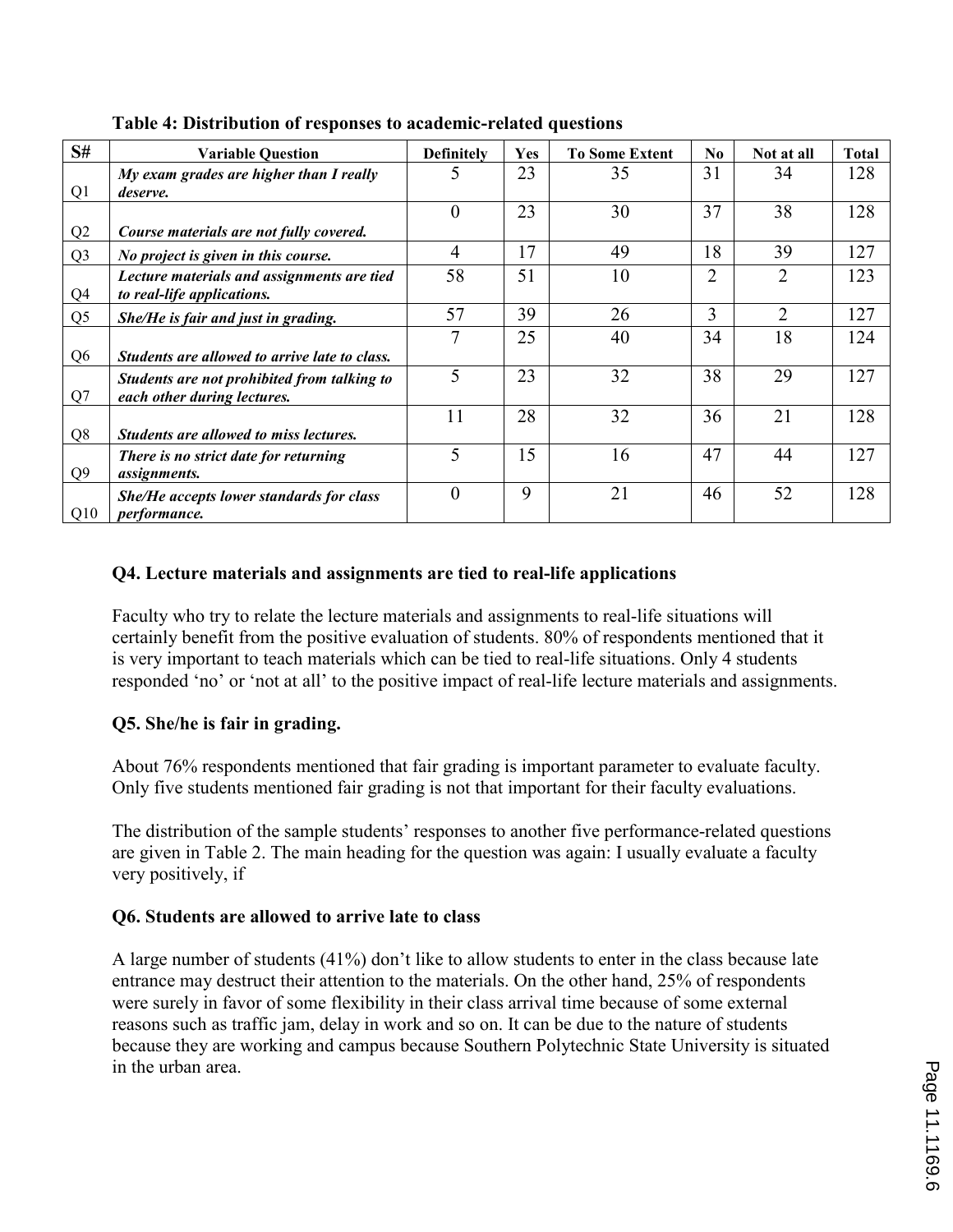# Q7. Students are not prohibited from talking to each other during lectures

A clear majority of students (53%) were against the idea of students talking to each other during the lecture time. About 22% of respondents would like to have some flexibility to talk each other if they can not understand the lecture materials. The acceptance of this inappropriate class freedom would negatively affect students' evaluation of faculty.

## Q8. Students are allowed to miss lectures

About a quarter of the respondents were in favor of such a class freedom. However, majority of the respondents (45%) oppose such an allowance by faculty and would not consider this as a positive academic performance related factor in their faculty evaluations.

#### Q9. She/he is flexible for submitting assignments

Again, a large percentage (72%) of respondents don't like the faculty who are flexible in submitting assignment without any valid reasons like sick. It is reflected because some students can take undue advantages by submitting their assignments later.

#### Q10. She/he accepts lower standard for class performance

An examination of the survey data revealed that 77% of respondents were certainly against the idea of a faculty accepting lower standards for the class performance. About 7% respondents, however, would evaluate a faculty positively if faculty accepted a lower standard for the class performance.

#### Q11. She/he provides ample office hours

Providing of a generous quantity of office hours ranks very high at Southern Polytechnic State University, and perhaps in other higher institutions in the USA. About 76% respondents indicated their desires for out-of-class discussions and guidance in problem solving and assignments. Only less than 9% respondents stated that their evaluation of faculty will not be positively affected when faculty provided ample office hours.

## Q12. Lectures are delivered in a clear understandable manner

It is very important to deliver the class materials in a clear way so that students can understand the materials easily. The responses of the study also strongly supported this point. More than 93% of the students in the sample pointed to the very positive impact of clear and understandable lectures on their evaluation of faculty.

#### Q13. She/he is punctual and efficient in the use of lecture time

Efficiency in the use of lecture time and punctuality has important affect on faculty evaluation. Faculty who are punctual and use lecture time efficiently always get positive feedback from the students. More than 96% of respondents affirm this point.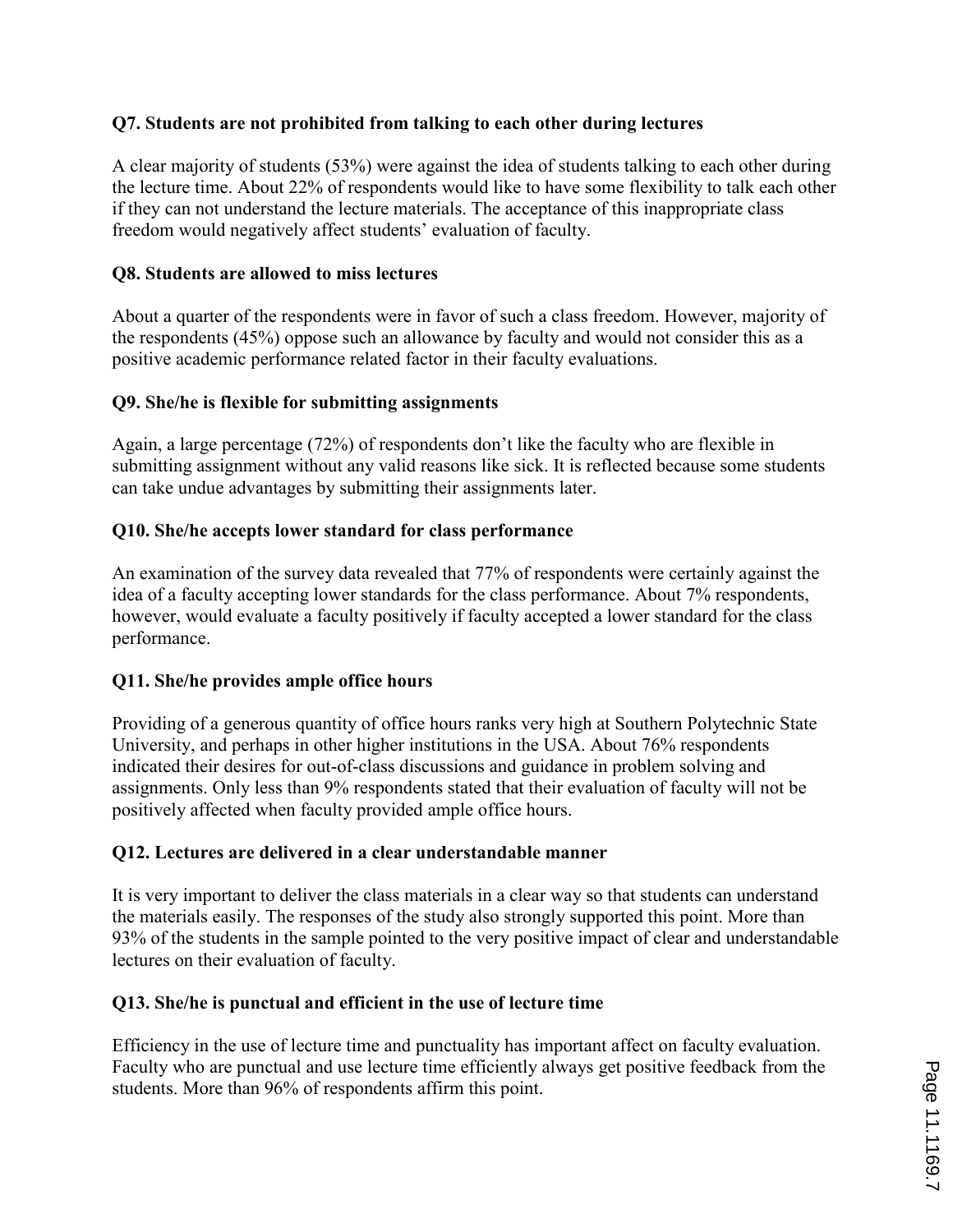| S#              | <b>Variable Question</b>                | <b>Definitely</b> | Yes | <b>To Some Extent</b> | N <sub>0</sub> | Not at all | <b>Total</b> |
|-----------------|-----------------------------------------|-------------------|-----|-----------------------|----------------|------------|--------------|
| Q11             | She/He provides ample office hours.     | 36                | 58  | 20                    | Q              |            | 125          |
|                 | Lectures are delivered in clear and     | 79                | 41  |                       | ↑              |            | 128          |
| Q12             | understandable manner.                  |                   |     |                       |                |            |              |
|                 | She/He is punctual and efficient in the | 79                | 45  |                       |                |            | 128          |
| Q13             | use of lecture time.                    |                   |     |                       |                |            |              |
|                 | She/He has positive, friendly & gentle  | 76                | 46  | 4                     |                |            | 128          |
| Q14             | <i>attitudes.</i>                       |                   |     |                       |                |            |              |
|                 | She/He shows sympathy understanding of  | 65                | 46  | 13                    | 3              |            | 128          |
| O <sub>15</sub> | student's problems.                     |                   |     |                       |                |            |              |

Table 5: Distribution of responses to behavior-related questions

# Q14. She/he has a positive, friendly and gentle attitude

Positive, friendly and gentle attitude also play a key role for positive faculty evaluations. More than 95% of the sample agreed with this view.

# Q15. She/he shows sympathy and understanding of students' problems

Friendly and sympathetic attitudes towards others (specially to the students) have traditionally been a major part of the academic environment. About 86% would like to have their faculty to be sympathetic to them.

## **Conclusions**

Like many other institutions of higher education, student evaluation is routinely performed at the end of semester in the Construction Department of Southern Polytechnic State University.

Findings of the study have indicated that the teaching performance evaluation of faculty by a large percentage of students was positively influenced when

- The entire course material was not covered during the semester
- A project was not assigned
- Late arrivals to class were permitted
- Students were allowed to talk each other during lectures
- Their absence from lectures was accepted
- The faculty was willing to lower the performance standard of the class

It was also found that the faculty and teaching evaluation of a large majority of students was influenced positively when a faculty:

- Tied the lecture material to real-life problems
- Was fair and just in grading
- Delivered lectures in a clear and understandable manner
- Was efficient in the use of class times